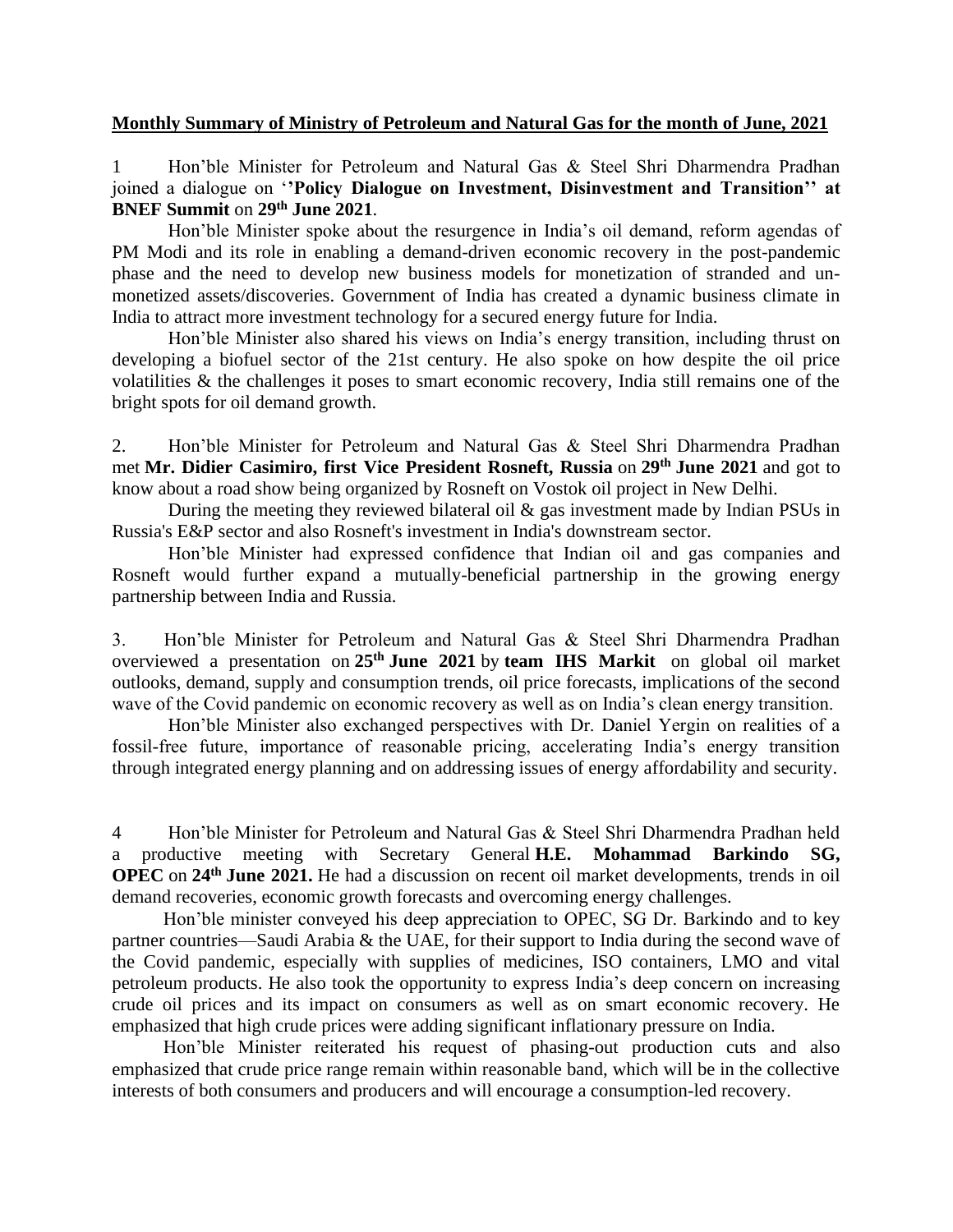5. Hon'ble Minister for Petroleum and Natural Gas & Steel Shri Dharmendra Pradhan had a meeting with Dr. Fatih Birol, ED, IEA on 22nd June 2021. They had fruitful discussions on intensifying collaboration under India-IEA strategic partnership framework for India's energy security and to ensure access to affordable  $\&$  sustainable energy to all citizens.

 Dr. Fatih Birol complimented the leadership of Prime Minister Shri Narendra Modi in advancing the E20 target year from 2030 to 2025, and for releasing the roadmap for implementing it.

 Hon'ble Minister during his discussion with Dr. Birol had also agreed to collaborate further in strengthening natural gas sector, waste-to-energy programmes, biofuels, including advancing EBP targets, and in deploying renewables and other future fuels, like hydrogen in India's energy mix and in developing low-carbon pathways.

6 Hon'ble Minister for Petroleum and Natural Gas & Steel Shri Dharmendra Pradhan had an interaction with **H.E. Mr Joseph Mc Monigle, SG, IEF** through VC on **17th June 2021**, they had a meaningful discussion on further advancing collaborations with IEF and Dialogue in an institutional format.

Hon'ble Minister conveyed his concern on rising crude prices and its negative impact on the fragile global economic recovery, and need for price stability and also discussed about India hosting the next IEF Asian Energy Ministerial meeting and Roundtable in 2022.

7. The **first meeting on India – US Joint Hydrogen Task Force** was held on **17th June 2021.** The meeting was co-chaired by Dr. P.C. Maithani, Adviser, MNRE and Dr. Kenneth Vincent, Director, US DOE. During the meeting , there was a discussion on High-Level Priorities for the Public-Private Hydrogen Task Force

8. The **5 th India – Kuwait Joint working group on hydrocarbons** meeting was held on **17th June 2021** ,the Indian side was co-chaired by Joint Secretary (IC) ,Ministry of Petroleum and Natural gas. During the meeting both sides had discussion on bilateral hydrocarbon trades, sourcing of crude oil & LPG.

They also discussed enhancing the two way investment in hydrocarbon sector through collaboration in Indian Strategic Petroleum Reserves Program and Participation of Indian E & P companies in Kuwait.

9. In the Month of June, more than 5.3 lakh new LPG connections were issued. As on  $30<sup>th</sup>$ June, 2021, 27.27 crore LPG consumers are availing subsidy under PAHAL scheme. Till date, more than 1.08 crore customers have given up their LPG subsidy under 'GiveItUp' campaign.

10. The number of LoIs issued and distributorships commissioned in the month of June, 2021 on Industry basis are 5 and 13**,** respectively.

11. Domestic crude oil production during June, 2021 was 2478 TMT which is 2.4% lower than target for the month and 1.9% lower when compared with production of June, 2020. Natural gas production during June, 2021 was 2769 MMSCM which is 19.1% higher when compared with production of June, 2020 but 5.5% lower than the monthly target.